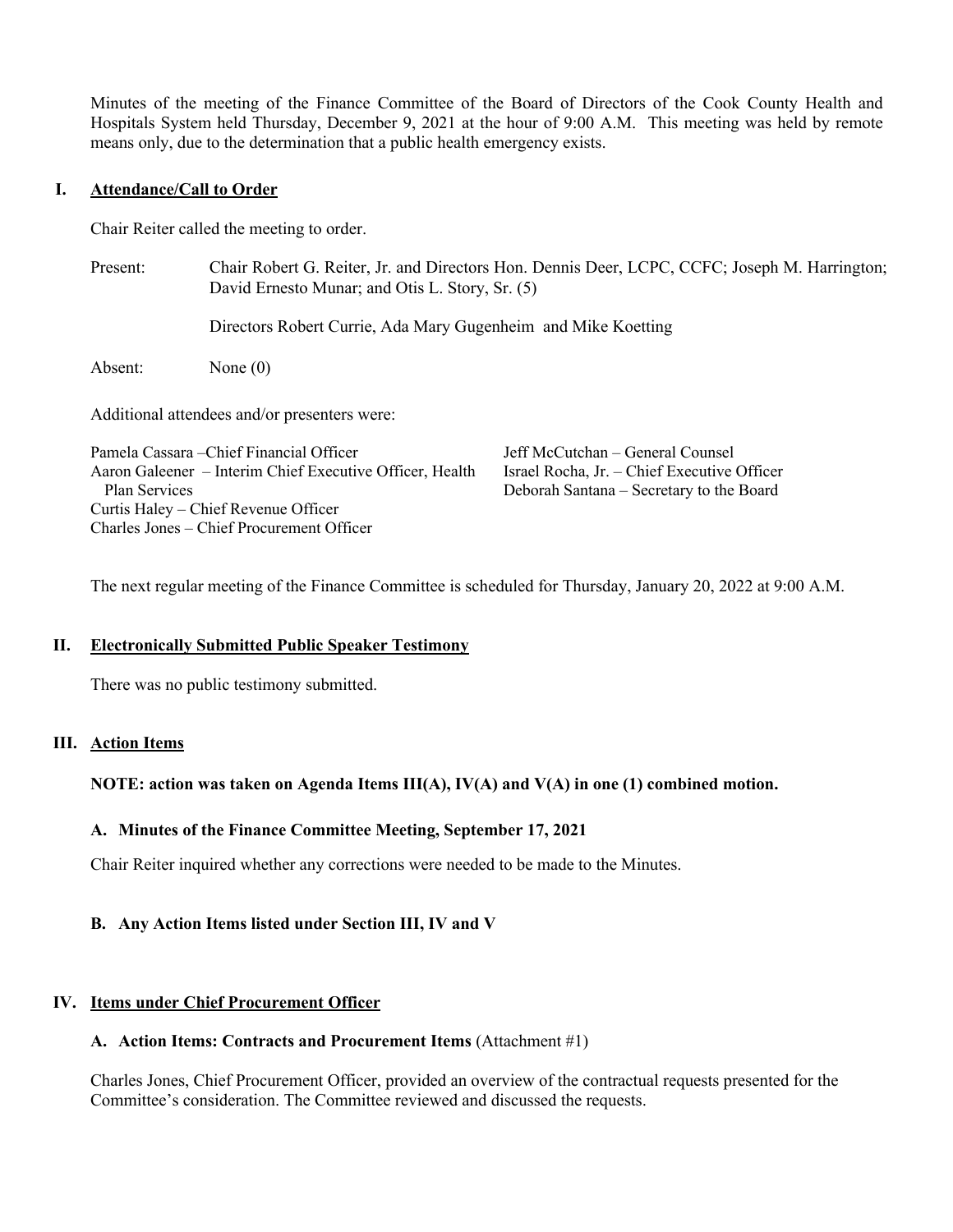# **IV. Items under Chief Procurement Officer**

# **A. Action Items: Contracts and Procurement Items (continued)**

During the review of request number 2 (MHN ACO), the Committee discussed the subject of the request for proposals (RFP) process for these services that is currently underway. Aaron Galeener, Interim Chief Executive Officer of Health Plan Services, indicated that the RFP is now posted, and the administration is comfortable with the current timeline for evaluating responses and awarding a new contract. A request was made for Directors to receive a copy of the posted RFP for informational purposes; Mr. Jones stated that he will provide a link that will allow them to register and access the RFP on the CCH website.

Director Story inquired regarding the RFP process and Minority and Women-Owned Business Enterprise (M/WBE) evaluation. Mr. Jones stated the Office of Contract Compliance is engaged in the process and sets specific M/WBE goals within the RFP before the RFP is released.

Director Deer inquired whether request number 15 (Health Management Associates, Inc.) has been found to be responsive to the M/WBE Ordinance. Mr. Jones stated that he will find out and provide a response.

- **B. Report on Minority and Women-Owned Business Enterprise (M/WBE) Participation** (Attachment #2)
- **C. 4th Quarter Report of Contracts Executed under the Authority of the Chief Executive Officer** (Attachment #3)
- **D. Report of Emergency Purchases –** eight (8) presented (Attachment #4)

Mr. Jones provided an overview of the reports presented. The Committee reviewed and discussed the information.

# **V. Items under the Chief Financial Officer**

# **A. Action Items: Receive and file CCH grant award-related items** (Attachment #5)

Pamela Cassara, Chief Financial Officer, provided an overview of the grant award-related items. The Committee reviewed and discussed the information.

# **B. Report - October 2021 YTD Financials** (Attachment #6)

Ms. Cassara provided an overview of the Report. Curtis Haley, Chief Revenue Officer, provided an overview of the information regarding the CCH Annual Pricing Review Strategy. The Committee reviewed and discussed the information.

The presentation included information on the following subjects:

- Executive Summary: Statement of Financial Condition
- Financial Results October 31, 2021 FYTD
- CCH Vendor Contract Savings to Date
- CCH Health Providers Revenue October 31, 2021 FYTD: Revenue Operating Indicators
- CCH 12 Month Patient Activity Levels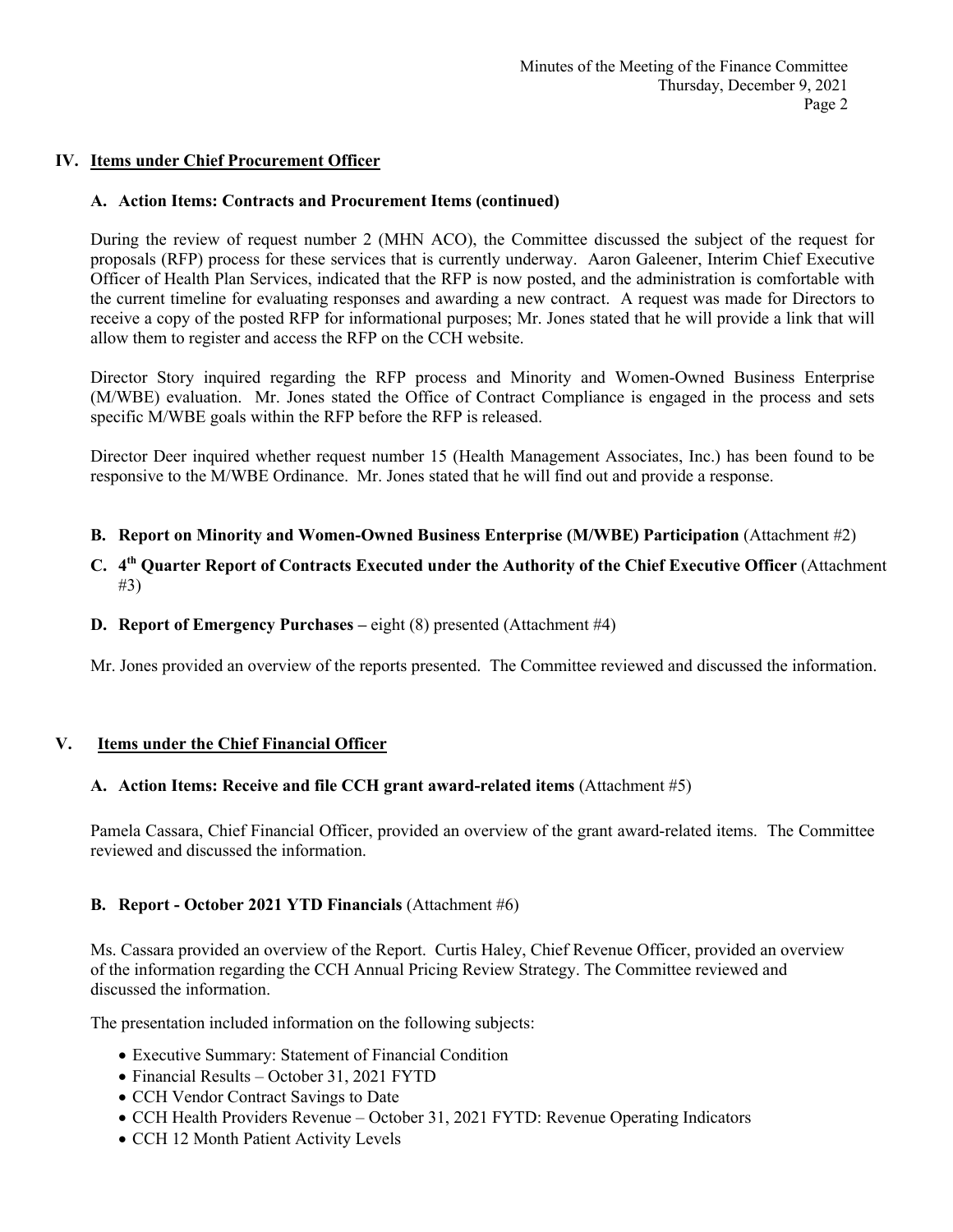## **V. Items under the Chief Financial Officer**

## **B. Report - October 2021 YTD Financials (continued)**

- Patient Activity Indicators FYTD 2021
- CCH Health Providers Revenue October 31, 2021 FYTD: Payer Mix Analysis
- Financial Key Performance Indicators 2021 FYTD
- Denials October 31, 2021 FYTD 2021
- CCH Cash YTD Target vs. Actual
- CCH Annual Pricing Review Strategy 2022
- Health Plan Services Financial Results October 31, 2021
- Medicare Financial Results October 31, 2021

Director Harrington, seconded by Director Munar, moved to:

- Accept Item III(A) November 20, 2021 Finance Committee Meeting Minutes;
- Approve Item IV(A) Contracts and Procurement Items containing request numbers 1 through 20, subject to completion of review by Contract Compliance; and
- Receive and file Item V(A) Grant Award-Related Items.

A roll call vote was taken, the votes of yeas and nays being as follows:

- Yeas: Chair Reiter and Directors Deer, Harrington, Munar and Story (5)
- Nays: None (0)
- Absent: None (0)

THE MOTION CARRIED UNANIMOUSLY.

## **VI. Adjourn**

As the agenda was exhausted, Chair Reiter declared the meeting ADJOURNED.

Respectfully submitted, Finance Committee of the Board of Directors of the Cook County Health and Hospitals System

XXXXXXXXXXXXXXXXXXXXXX Robert G. Reiter, Jr., Chair